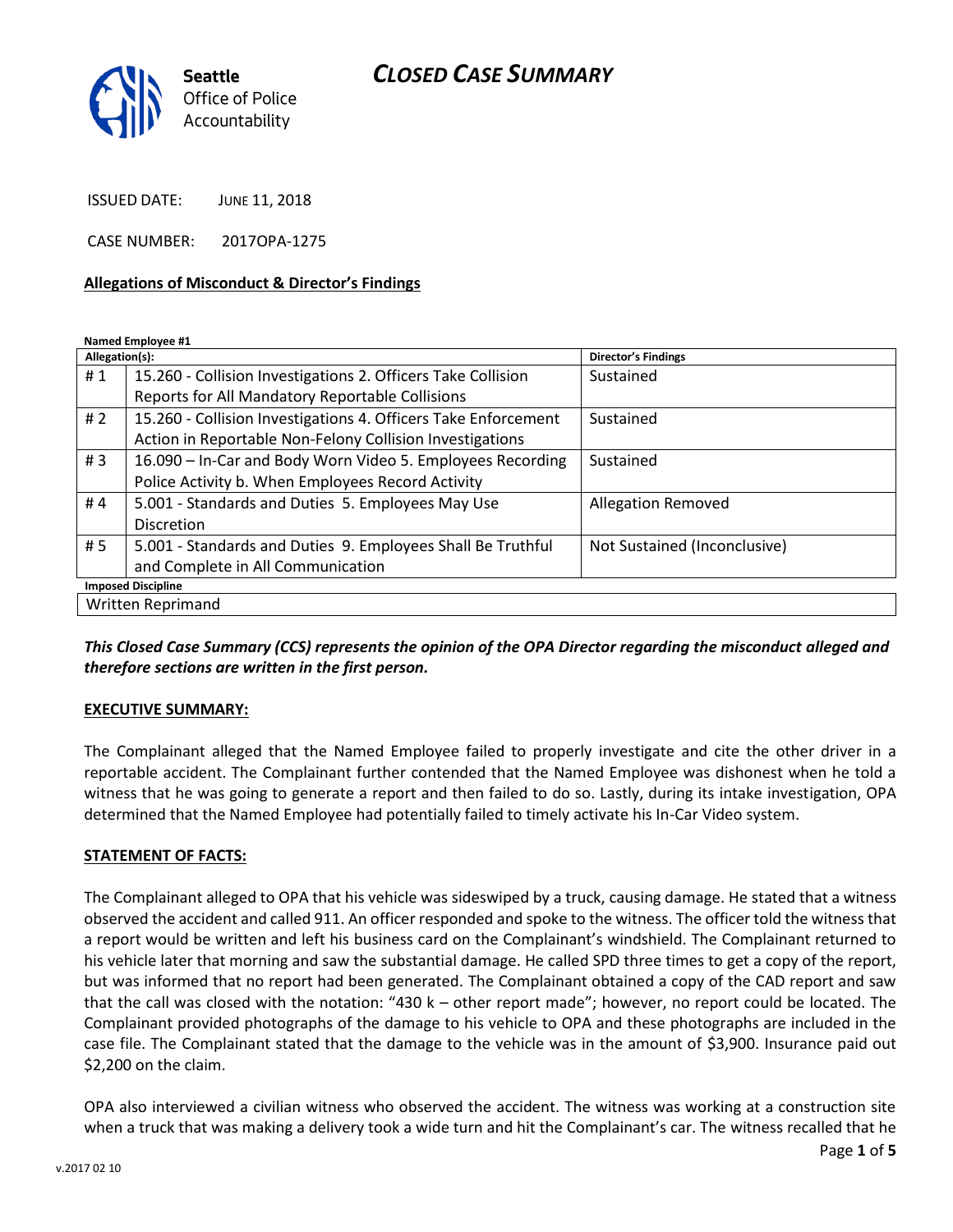



OPA CASE NUMBER: 2017OPA-1275

facilitated contact between the truck driver, the Complainant, and the officer. He did not remember whether he did so by going through SPD or whether he located the Complainant at his apartment complex. He stated that an officer arrived at the scene approximately one hour after 911 was called. The witness could not remember if the Complainant was at the scene when the officer arrived, but recalled that the officer spoke with the truck driver. The witness spoke to the officer and told him what he saw. He did not know whether the truck driver got cited. The witness further did not know whether the officer provided any information to the Complainant. The witness told OPA that the Complainant came to his business on multiple occasions after the accident, trying to get help with pursuing an insurance claim.

At the time of the incident, Named Employee #1 (NE#1) was assigned to the Traffic Enforcement Unit. In that role, part of his job was to respond to collisions when available. NE#1 was in a marked vehicle equipped with In-Car Video (ICV). NE#1 stated that he did not recall responding to the collision in this case.

NE#1 told OPA that when he investigates collisions, he normally only generates an exchange of information form. He usually gives the involved parties the option for a report and, if either driver requests a report, he writes one. If they are satisfied with the exchange of information form, NE#1 will complete it for them. NE#1 explained that when he cleared this call as "430 k – other report made," he was indicating that he closed the call by completing an exchange of information form and that there was no case number associated with the case.

NE#1 did not recall why he decided to do an exchange of information form here when only one driver was present. He stated that if he indicated to one of the involved parties that he was going to write a report, he would have done so. When he was asked whether he left his business card on the Complainant's car instead of completing an exchange of information form, NE#1 stated that it was a possibility. He said that he could have just left the contact information of the truck driver given that, under the circumstances, that individual was clearly at fault.

At his OPA interview, the ICV of the incident was played for NE#1. On the video, NE#1 was captured instructing the truck driver that he had to have his license, proof of insurance, and "all the paperwork." NE#1 was further recorded stating to the truck driver that he understood that "things happen." NE#1 did not recall the context of these statements, but affirmed that, based on his review of the ICV, the driver did not have his license on his person at the time of the accident. NE#1 did not recall why he did not cite that individual. He further did not know how he could have provided accurate information concerning the truck driver's identity to the Complainant given the truck driver's potential lack of a driver's license or insurance information. He assumed that the truck driver would have provided his personal information orally and that this was relayed on the business card that was left for the Complainant.

During its investigation, OPA determined that, while NE#1 was dispatched to the call at 7:56 a.m. and arrived at 8:09 a.m., his ICV was not activated until 8:44 a.m. NE#1 did not know why this was the case.

## **ANALYSIS AND CONCLUSIONS:**

## **Named Employee #1 - Allegations #1** *15.260 - Collision Investigations 2. Officers Take Collision Reports for All Mandatory Reportable Collisions*

SPD Policy 15.260-POL-2 concerns those situations in which an officer must complete a collision report for a mandatory reportable collision. Among such cases are where there is "[d]amage to the property of any one person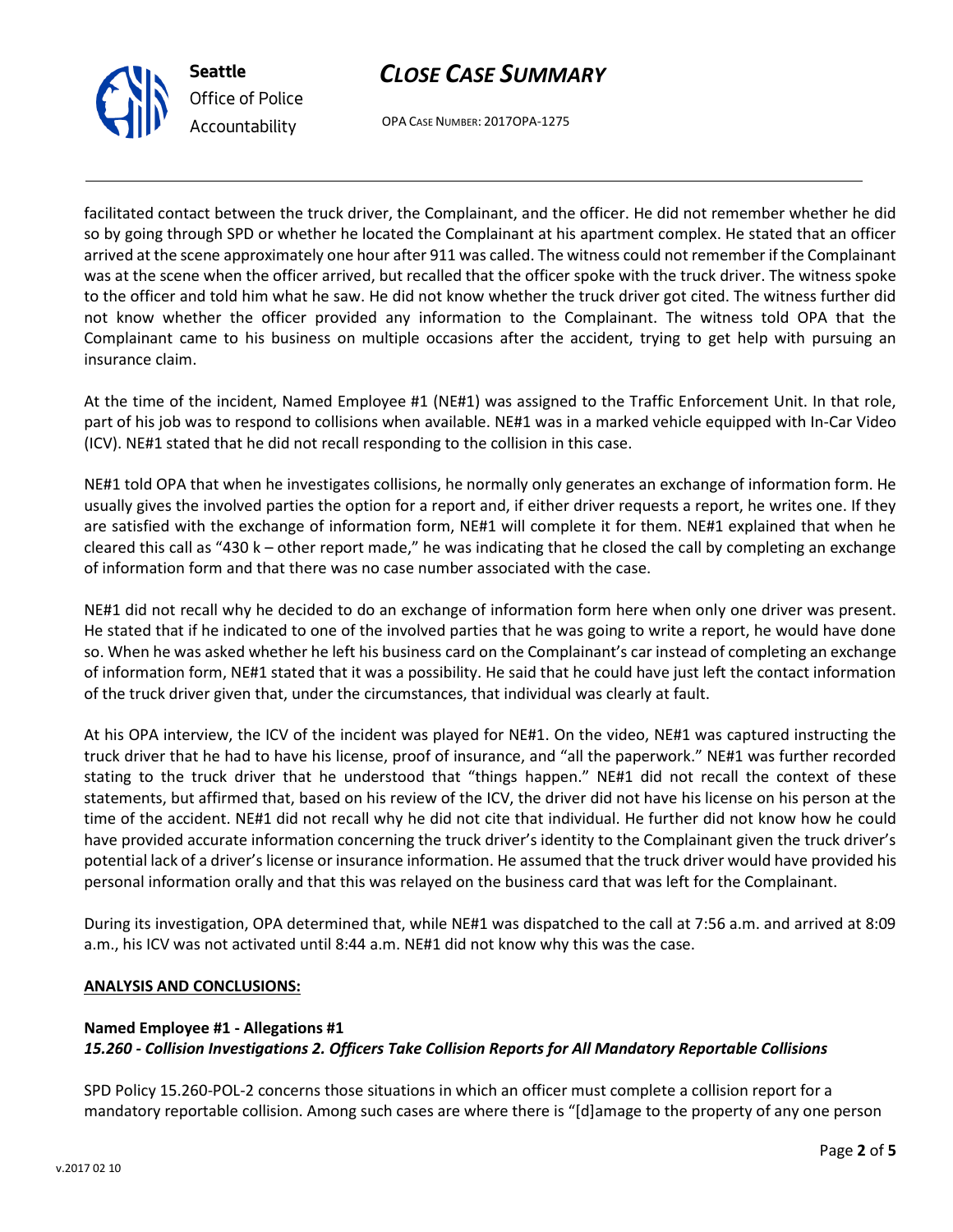

# *CLOSE CASE SUMMARY*

OPA CASE NUMBER: 2017OPA-1275

to an apparent extent of \$1,000 or more" or where "[e]nforcement action is taken against one or more of the parties involved." (SPD Policy 15.260-POL-2.)

First, based on the photographs provided to OPA by the Complainant and the amount of damage claimed and then paid out by the insurance company, the damage to the Complainant's vehicle was clearly in excess of \$1,000. Based on his significant experience investigating collisions, a reasonable officer in NE#1's position would have been aware of this and would have thus completed a collision report.

Second, even if the damage was not clearly over \$1,000, as discussed more fully below, NE#1 should have cited the truck driver. This would have also required that a collision report be generated.

Notably, not only did NE#1 not generate a report, he also apparently failed to create an exchange of information form. Instead, in lieu of the form, he left his business card on the Complainant's windshield. This was clearly not contemplated by the plain language of the policy and was inconsistent with the Department's and the community's expectations. Moreover, it was substantially inconsistent with the documentation of his response to the incident on the CAD Call Report.

For these reasons, NE#1's failure to complete a collision report in this case violated policy. As such, I recommend that this allegation be Sustained.

### Recommended Finding: **Sustained**

### **Named Employee #1 - Allegation #2** *15.260 - Collision Investigations 4. Officers Take Enforcement Action in Reportable Non-Felony Collision Investigations*

SPD Policy 15.260-POL-4 requires officers to take enforcement action in reportable non-felony collisions. As discussed above, I find that this was a reportable non-felony collision. Based on the circumstances of this case, Department policy required that NE#1 issue a citation to the truck driver.

It was undisputed that the truck driver sideswiped a parked car. As such, he was indisputably at fault. Moreover, at the time of the accident, the truck driver apparently did not have either his driver's license or proof of insurance (and potentially did not possess the truck's registration). A reasonable officer in NE#1's position, particularly one with NE#1's experience, would have recognized that a citation in this instance was required. The failure to issue a citation here violated policy.

For these reasons, I recommend that this allegation be Sustained.

Recommended Finding: **Sustained**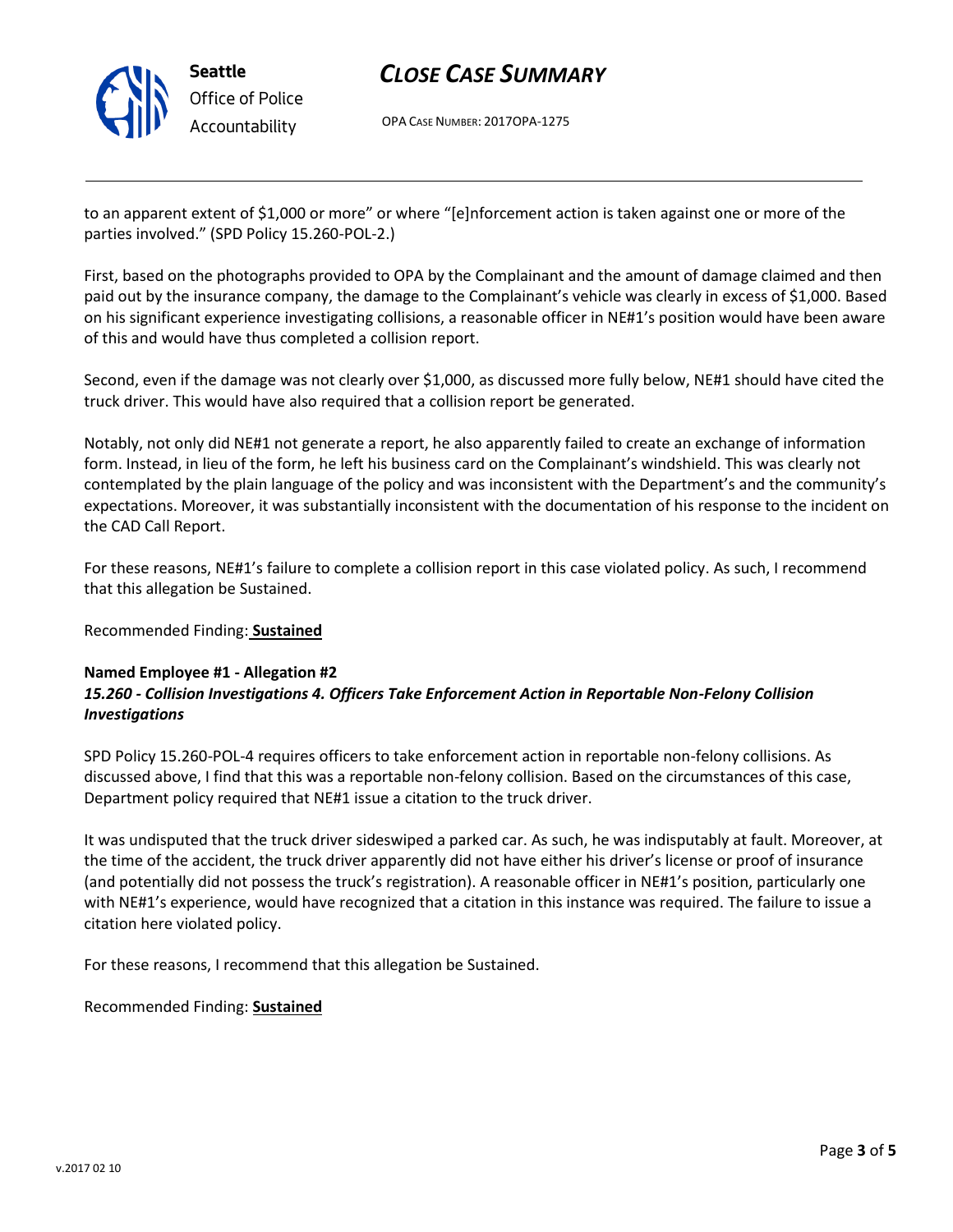OPA CASE NUMBER: 2017OPA-1275

## **Named Employee #1 - Allegation #3**

**Seattle**

*Office of Police Accountability*

1*6.090 – In-Car and Body Worn Video 5. Employees Recording Police Activity b. When Employees Record Activity*

SPD Policy 16.090-POL-5(b) sets forth when employees are required to record their police activity on ICV. Relevant to this case, officers must record ICV when responding to dispatched calls and when interviewing witnesses, victims, and suspects. (SPD Policy 16.090-POL-5(b).)

Here, it is undisputed that NE#1's ICV was not activated until nearly 50 minutes after he was dispatched to this incident. NE#1 had no explanation for this late activation. Notably, when responding to dispatched calls, Department policy requires that the ICV recording must be initiated "before the employee arrives on the call to ensure adequate time to turn on cameras." (*Id*.) That did not occur in this case.

Moreover, SPD Policy 16.090-POL-7 mandates that, where the start of a recording is delayed, Department employees "explain in writing…why the start of the recording was delayed." NE#1 did not do so here, nor did he notify a supervisor of this issue or otherwise self-report his failure to timely activate his ICV.

For these reasons, I recommend that this allegation be Sustained.

Recommended Finding: **Sustained**

## **Named Employee #1 - Allegations #4** *5.001 - Standards and Duties 5. Employees May Use Discretion*

As discussed more fully above, I find that the decision to not write a report in this case and to note cite the truck driver violated policy. In deciding to not take this action, NE#1 abused the discretion provided to him as a police officer. That being said, this conduct and decision-making is already captured by the Sustained findings in Allegation #1 and Allegation #2. I find it unnecessary to also sustain this allegation and, instead, recommend that it be removed.

### Recommended Finding: **Allegation Removed**

## **Named Employee #1 - Allegation #5** *5.001 - Standards and Duties 9. Employees Shall Be Truthful and Complete in All Communication*

SPD Policy 5.001-POL-9 requires that Department employees be truthful and complete in all communications. This allegation was classified based on the Complainant's assertion that NE#1 stated that he was going to write a report but never did so. The Complainant told OPA that NE#1's statement was relayed to him by a witness to the accident.

NE#1 did not recall the specifics of this incident; however, he told OPA that he did not believe that he made this statement. He contended that had he said he was going to write a report, it would have been his practice to have done so.